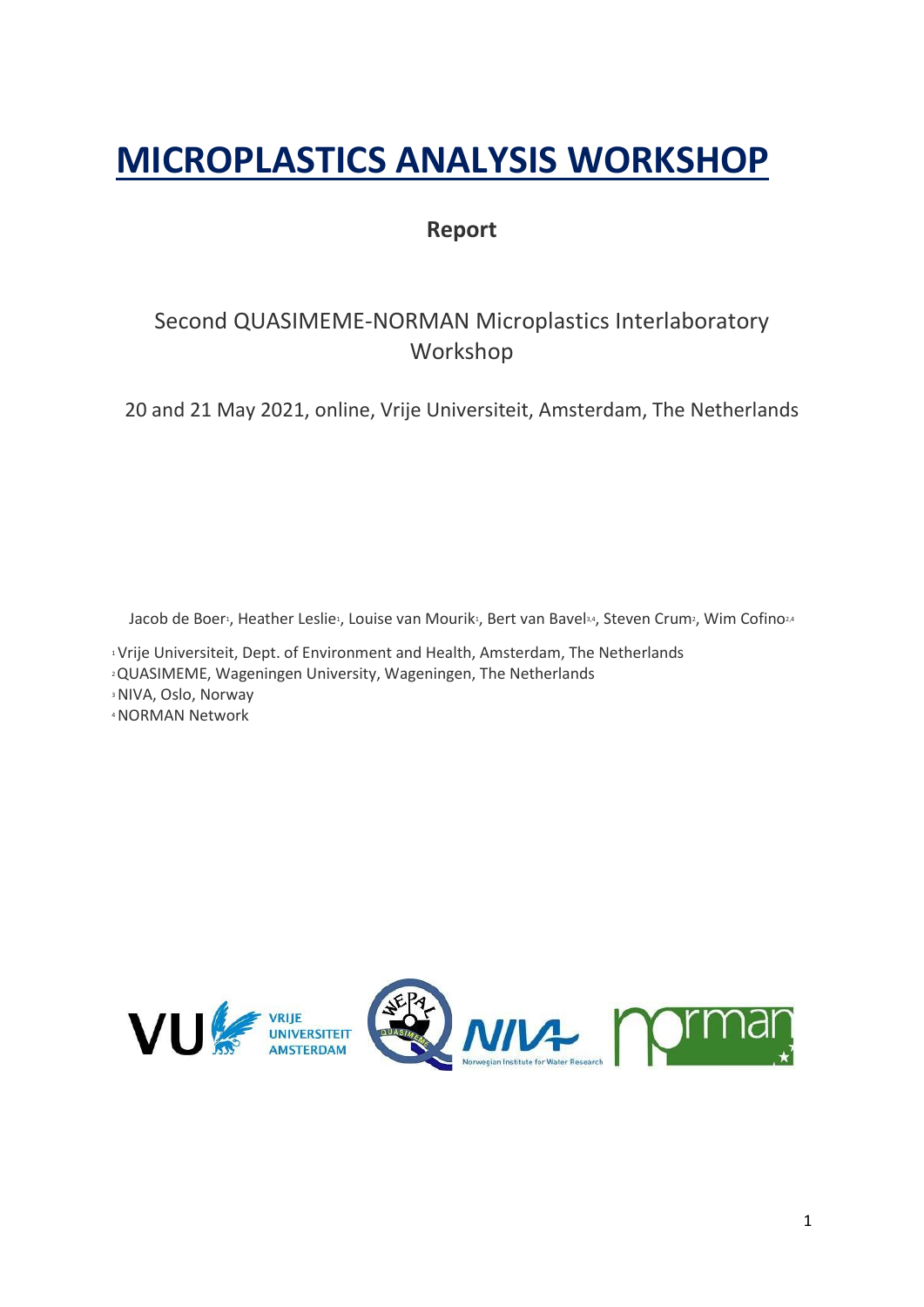# **Table of Contents**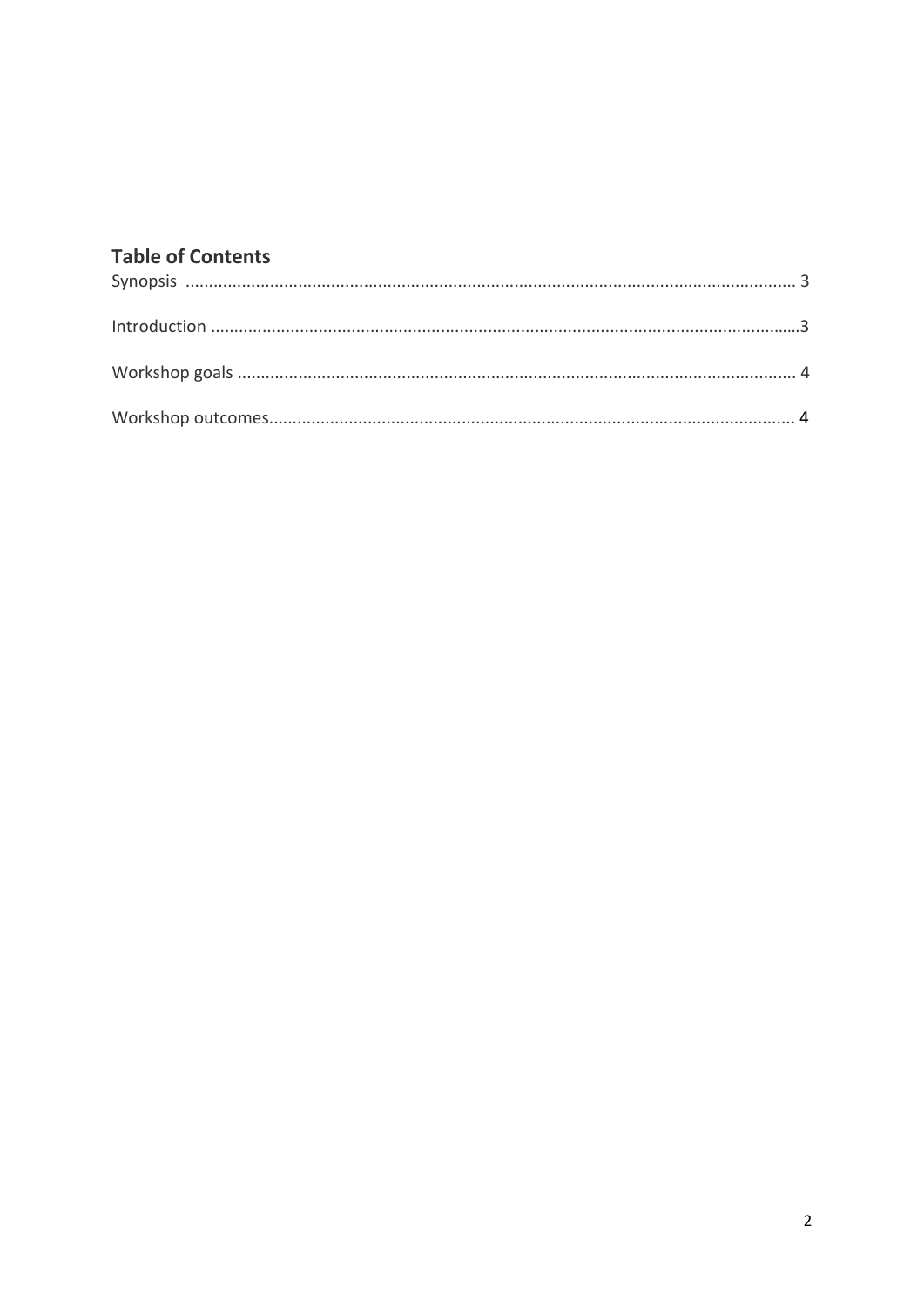#### **Synopsis**

A second workshop, coordinated by the Vrije Universiteit Amsterdam, was organized on line on 20 and 21 May 2021 to discuss the results of the first and second round of the QUASIMEME/NORMAN interlaboratory study (development exercise) on the analysis of microplastics. This workshop attracted a maximum of 66 participants on both days. Participants engaged in open discussions on the quality assurance/quality control (QA/QC) needs of analytical laboratories. Two presentations highlighted the results of the two rounds of a stepwise-designed development exercise that were organized in the period 2019-2021. Presentations of participants demonstrated the challenges that were met during the two rounds. A thorough discussion was held among all participants about the results, possible improvements in the organization and needs for the third round of the study. A brief on-line questionnaire was organized during the workshop on the needs for (certified) reference materials for micro-plastics. A third round of this interlaboratory study will be organized between the second half of 2021 and the first half year of 2022. This exercise will be open to any microplastics analysis laboratory with an interest of joining a community that is engaged in learning exercises and increasing their proficiency.

### **Introduction**

Following the Microplastics Analysis Workshop held in November 2018 in Amsterdam, the first two rounds of the interlaboratory study on microplastics were held between 2019 and 2021. The covid-19 situation caused a delay of the second round compared to the original planning. Closure or partial closure of their laboratories caused that some laboratories enlisted for the exercise could not deliver results. The first round was a simple study on the identification and quantification of preproduction pellets and microplastics in water using tablets to be dissolved in water to mimic real conditions. The simple set-up was chosen to allow as many participants as possible to join and not exclude any method. The second round included, in addition to a repeat of the tablet exercise, a spiked sediment and a fish sample.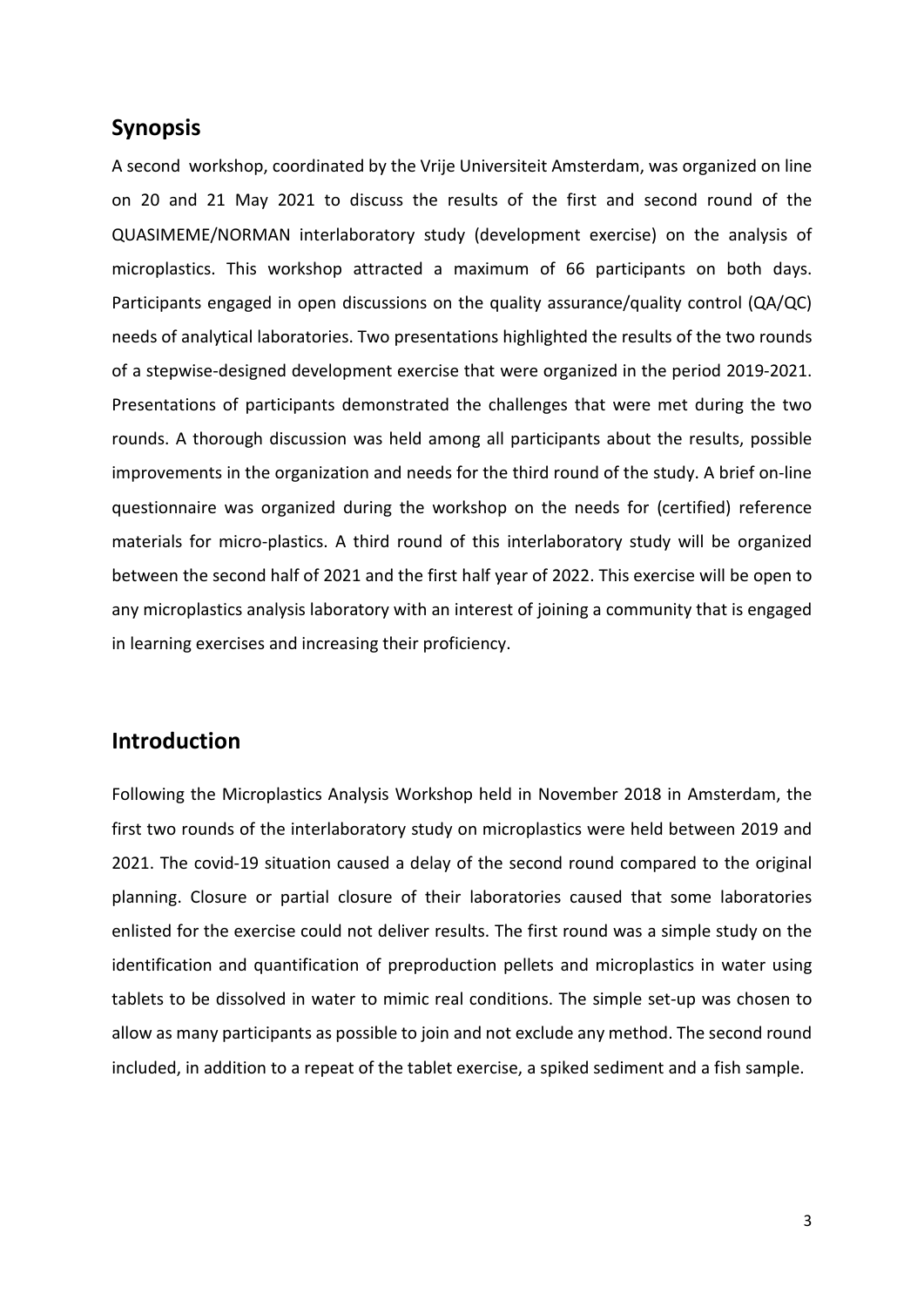#### **Workshop goals**

The purpose of this workshop was to bring the participants of the first two rounds together and discuss the results and key challenges as to achieve a better harmonization of microplastics data being produced. In addition, the organization of a possible third round of this interlaboratory study was discussed.

## **Workshop Outcomes**

The first day of the workshop was devoted to two presentations on the results of the first and second round, both collectively given by Prof. van Bavel and Prof. de Boer. These presentations were followed by a thorough discussion on the results, the challenges of the various methods used and possible improvements in the organization of a next round. The lively discussion contained the following major elements.

Participants were satisfied with the use of the tablets.

There was some confusion on the lipid content of the fish sample distributed in the second round. The lipid content appeared to be higher than expected and had caused difficulties for digestion methods used by some participants. After double checking after the meeting it can be confirmed that the test material was freeze-dried blue whiting with a lipid content of 3.2% (0.8% before freeze-drying). This information will be added to the report.

It was suggested to add a table with densities of the various polymers that were used for spiking to the report.

The sample of the various methods intake was discussed. The methods based on counting particles generally used more than 20 g fish or sediment. The participants using pyrolysis GC /MS used less.

The homogeneity of the test materials was discussed. The organization should of course guarantee that each container/bottle or vial contains exactly the same amount of microplastics. On the other hand, participants need to re-homogenize the contents of a container/bottle/vial to make sure that segregation that might have occurred during transport is annulled.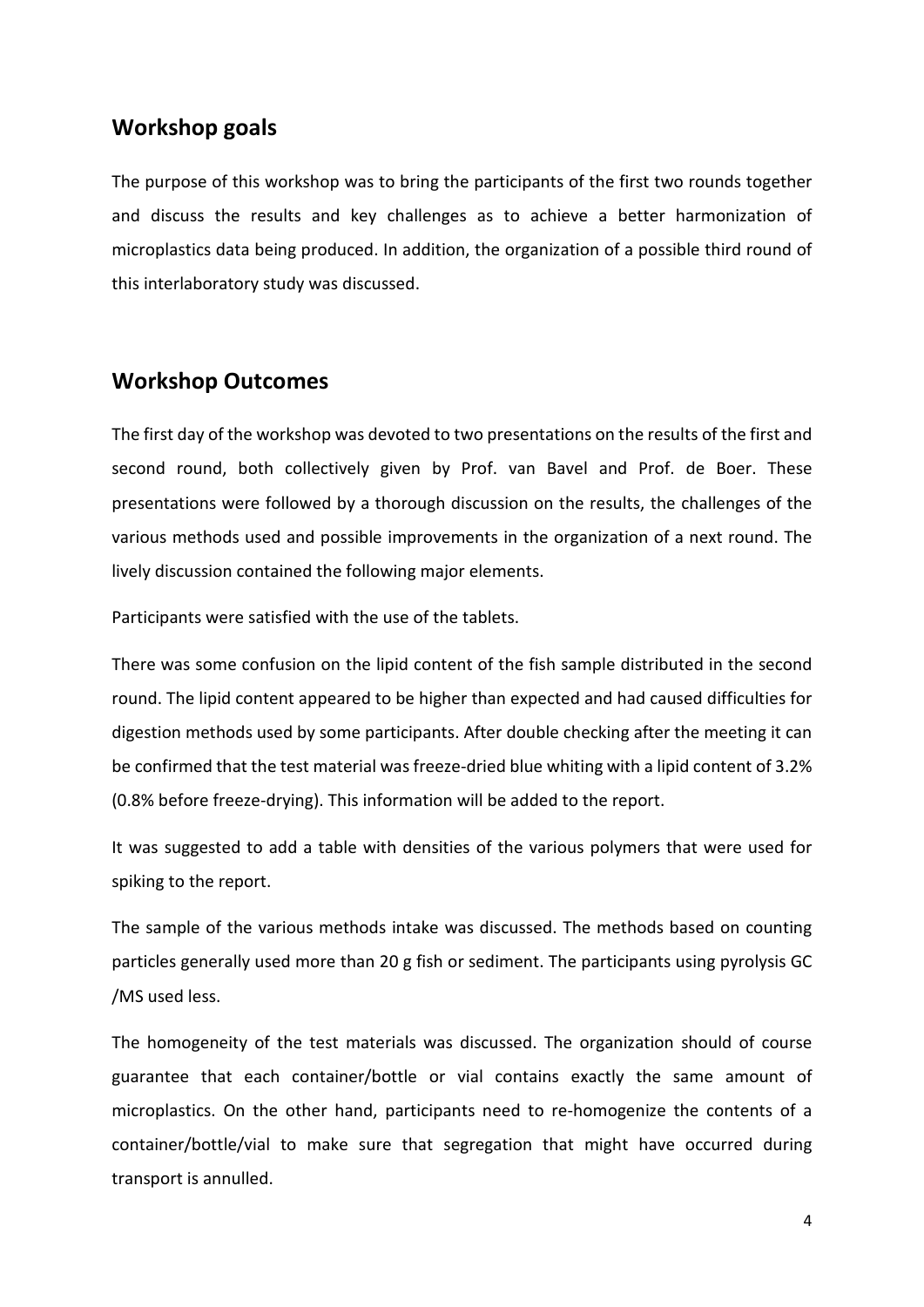All agreed that in particular the spike of the fish sample was extremely high. This caused especially difficulties for laboratories using counting methods.

Suggestions were made for adding training samples in the next round to allow participants to 'play' with the sample before doing the final analysis.

The second day started with two presentation by participants. Dr. Naesheim (Eurofins) presented results of his pyrolysis GC method. He also mentioned an overloading problem due to the high spikes of the fish and sediment. Dr. Rotander(Örebro University) presented results of her method based on ATR-FTIR. It was her first time to analyze microplastics in fish. She needed a digestion time of four weeks (!) due to the high lipid content and the advice to take the entire sample into analysis. Particle sizes <20 µm are a serious challenge for ATR-FTIR methods. She noticed a waxy character of the PE particles that were spiked. She asked for natural materials in a next round.

Dr. Leslie (Vrije Universiteit Amsterdam) spoke on the topic of laboratory needs for certified reference materials (CRMs) for microplastics in natural matrices, and organized a brief poll focused on what type of such materials participants think are needed in the future. Dr. Belz (JRC) mentioned that CRMs should not be used for interlab study materials but rather a golden standard to validate methods in the laboratory. Most votes were given to water, biota/fish and sediment as desired CRMs.

Prof. Leonards (Vrije Universiteit Amsterdam) presented the results of a sub-study (MISSOURI) in which six sediment samples were analyzed on plastics. The results were more or less comparable with those of the main study. The inhomogeneity of the test materials after transport was emphasized. Participants agreed that spiked round robin sediment samples should rather be wet than dry materials.

Finally, Dr. Leslie and Prof. De Boer (Vrije Universiteit Amsterdam) presented an outlook on the third round. The new European research project, EUROqCHARM, coordinated by Prof. van Bavel was introduced. There are good possibilities for collaboration with this project in the next round. This will offer reduced costs for participants and better statistics for the study. It may also assist in producing CRMs on the long term, in collaboration with the Joint Research Centre, Geel, Belgium.

5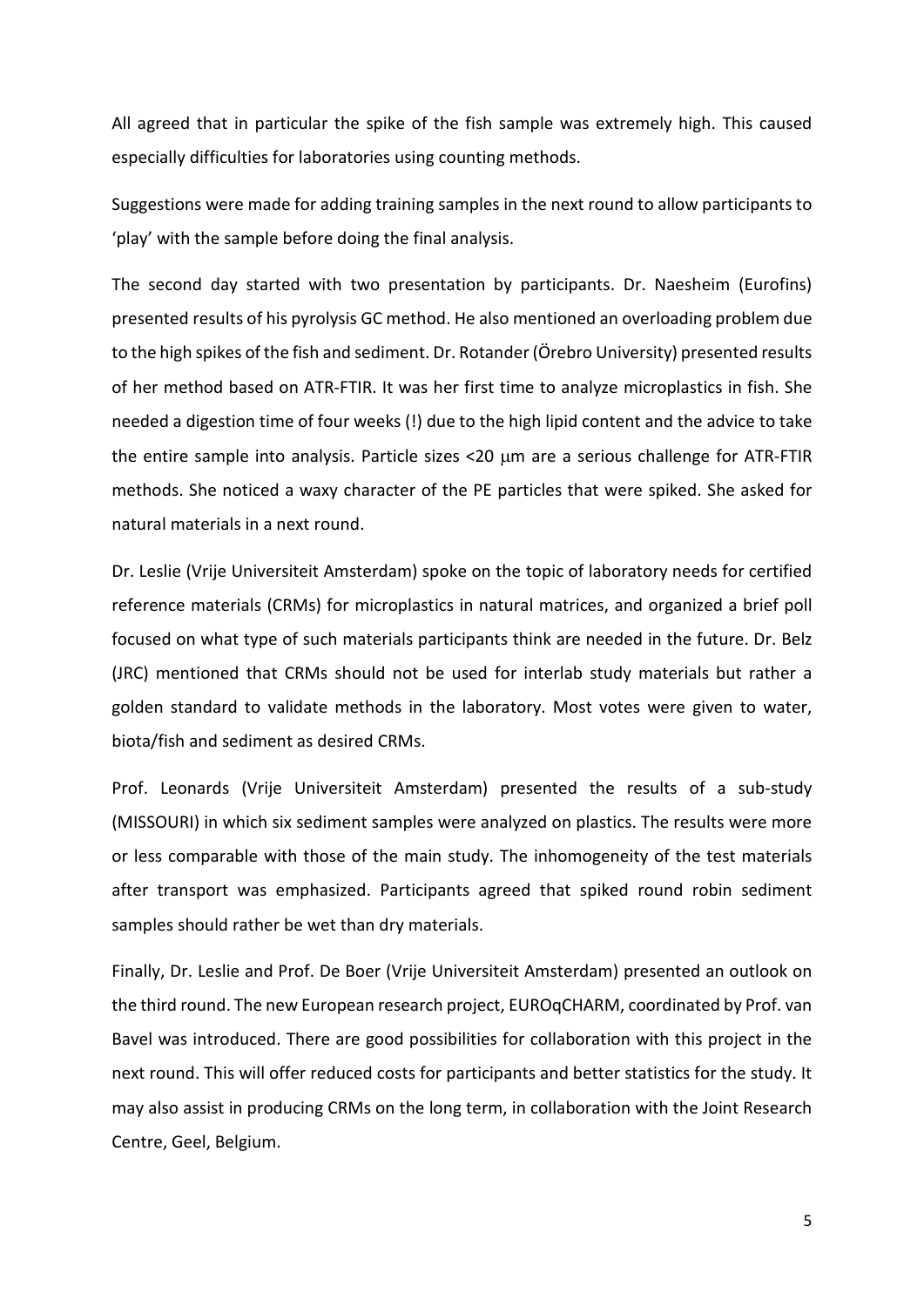The final discussion was lively and included the following elements.

Several participants asked for including colored particles in the next round.

Mussels was mentioned as a preferred biota sample.

Cryo-milling was recommended for preparing smaller plastic particles.

Self-spiking was suggested as an option.

ICP-MS was mentioned as an option to detect very small particles.

Several participants have an interest in analyzing fibers. However, the preparation of round robin materials with fibers is difficult and could, until now (in Round 1), only be done manually, which is very time-consuming.

Dr. Vorkamp emphasized to keep the link with monitoring programs such as OSPARCOM, HELCOM and AMAP programs. She also warned for too easy samples, that might provide good but unrealistic ILS results.

Dr. Suarez proposed to prepare a natural sand material as microplastics reference material. He also asked for using mussels in the next round, because they are strong bioaccumulators. Prof. Cofino emphasized to keep the link with South-America.

Dr. Kögel warned for calcified particles when analyzing mussels.

Dr. Strand emphasized the need for atmospheric samples in AMAP. AMAP will concentrate now on air, fulmars, water, sediment and beach plastic. He also suggested to avoid the use of round spherules since they can be more difficult to detect with  $\mu$ FTIR than fragments. Finally, he proposed to use PET strings, made of e.g. precise 100 fibers, and then one cut of a string using the same length of e.g. 500  $\mu$ m that will provide 100 identical fibers for each sample.

Prof. van Bavel emphasized the need to include fragments. Dr. Rotander suggested a mix of spheres, fragments and fibers.

Mr. Crum said that dry samples (fish and sediment) are less homogeneous in the bottle and therefore more difficult to sub-sample. He would prefer to provide wet fish tissue and sediment slurries because they would be easier to sub-sample.